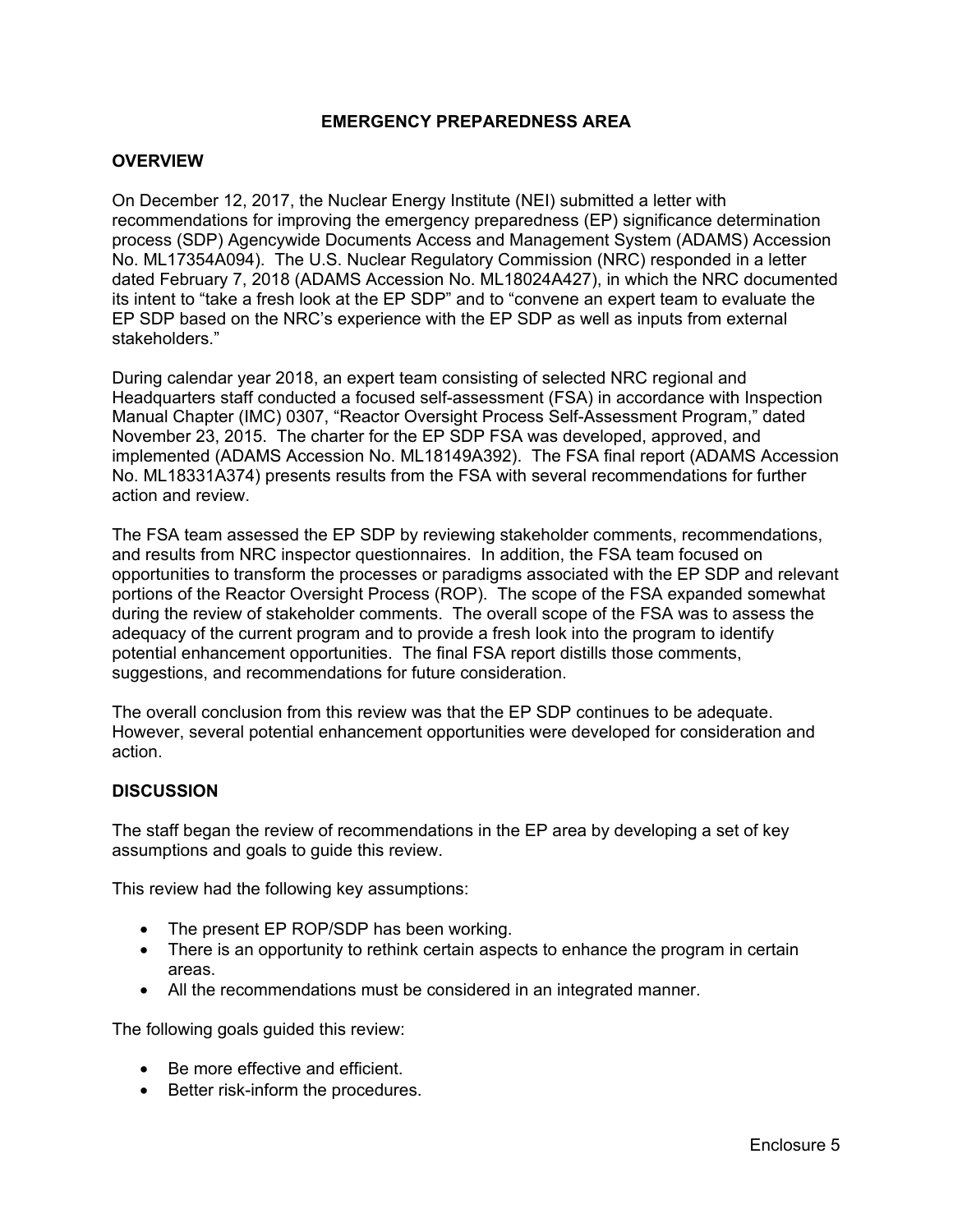- Ensure procedures focus on performance.
- Ensure procedures are not ambiguous and can be applied consistently.
- Be consistent with the NRC's Principles of Good Regulation.

A reduction of EP inspector hours was not the goal; however, a reduction in hours resulting from more focused and efficient efforts may be the natural result of these actions.

A common theme from the FSA is that the staff spends a significant amount of time determining whether the safety significance of an inspection finding is Green or White. In addition, certain knowledge areas seem to be inconsistently understood and inconsistently applied. All the recommendations from the FSA are based on one or more of the following subject areas:

- A risk-informed and performance-based approach
- Consistency
- Effective knowledge management and knowledge sharing
- Efficient use of the ROP (as revised) to extend the review frequency in Title 10 of the *Code of Federal Regulations* (10 CFR) 50.54(t) from 12 months to 24 months (see NEI's white paper, "Performance Indicators for Adjusting the Frequency of Emergency Preparedness Program Reviews," Revision A, dated March 2018 (ADAMS Accession No. ML18114A049)).

# **STAKEHOLDER INTERACTIONS**

The staff held focused public meetings for external stakeholders on June 25, 2018, and January 10, 2019. The staff discussed the FSA charter and review scope during the first meeting. The staff discussed the draft FSA report and provided opportunities for stakeholder input at the second meeting.

The staff held periodic meetings with internal stakeholders to review the results from the focused EP inspector questionnaire.

# **RECOMMENDATIONS REQUIRING ADDITIONAL EVALUATION**

In addition to the proposed change to the EP SDP requiring Commission approval described in the paper, the staff is taking additional actions based on its evaluation of other recommendations. The staff will engage with the Commission as appropriate to address planned staff actions to implement these recommendations, in accordance with Management Directive 8.13.

# FSA Recommendation 1.A

Revise the EP SDP to include the status of the other reactor safety cornerstones when assessing significance of an EP performance deficiency. NEI provided a recommendation for this area in their letter dated December 12, 2018 (ADAMS Accession No. ML17354A094). The FSA recommended further review in this area (ADAMS Accession No. ML18331A374). The industry's concern, as discussed in NEI's letter, is that the EP SDP can generate greater-than-Green (GTG) outcomes for performance deficiencies that appear to be less risk significant than those that result in GTG outcomes in other SDPs. This could imply that EP functions are of greater relative importance to the protection of public health and safety than the plant systems and procedures that assure safe operation and prevent the need to implement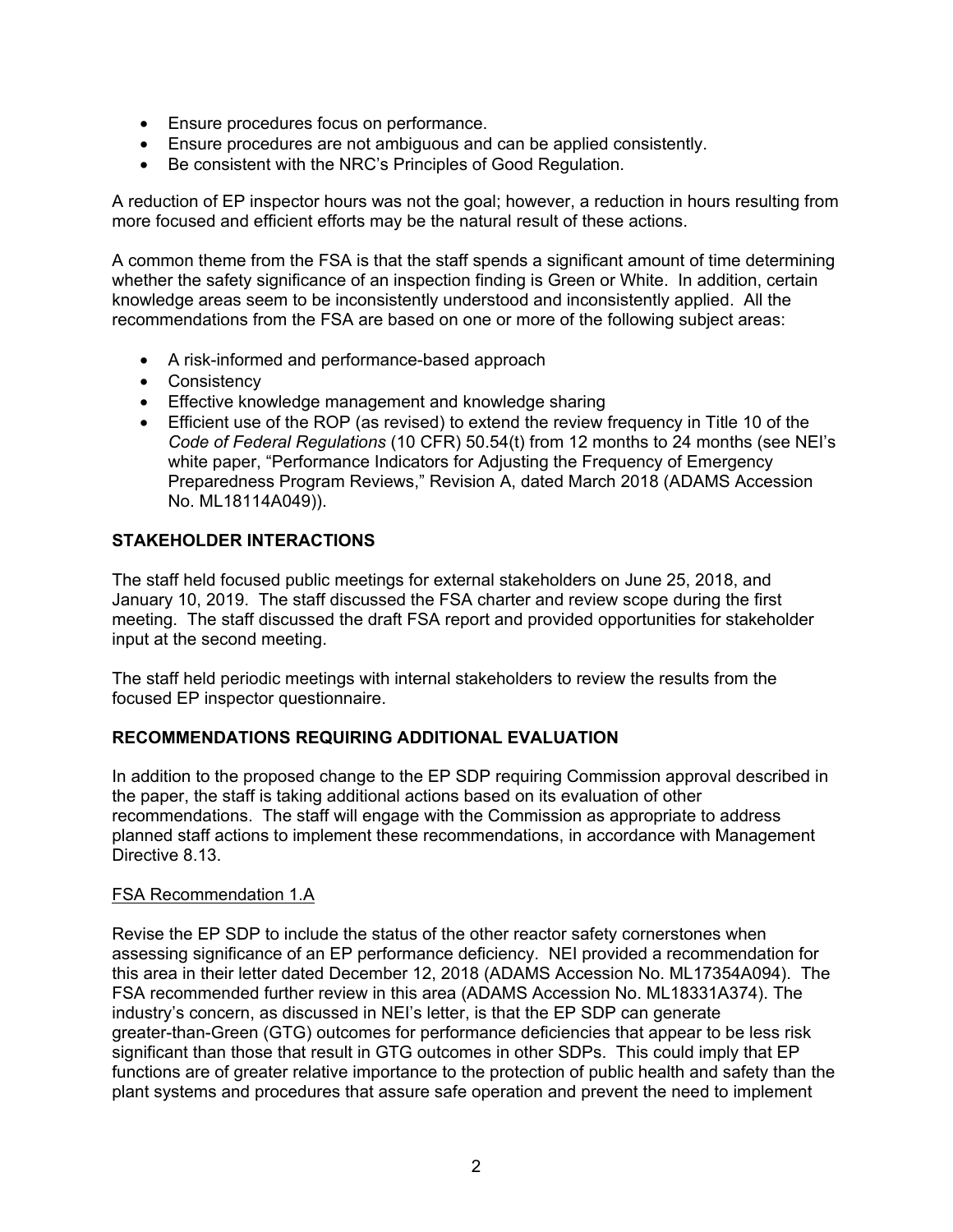the emergency plan. The industry's view is that the significance determination logic in IMC 0609, Appendix B, focuses solely on the potential consequences of an issue without considering the very low likelihood of needing to implement the given planning standard function or program element, and it does not consider the coincident defense-in-depth layer failures in the initiating events, mitigating systems, and barrier integrity cornerstones that would be needed to produce a more consequential, but less likely, Site Area Emergency or General Emergency accident. The perception is that this creates an unbalanced risk assessment that can produce unwarranted GTG findings.

IMC 0308, Attachment 3, Appendix B, "Technical Basis for Emergency Preparedness Significance Determination Process," dated December 19, 2012, states, "the probability of a reactor accident requiring implementation of the licensee's emergency plan has no relevance in determining the significance of EP findings." This statement is the focus of NEI's recommendation that the EP SDP consider other defense-in-depth layers (reactor safety cornerstones) in its significance determination. The staff has considered the NEI recommendation and determined that a revision to the EP SDP to include the status of the other reactor safety cornerstones when assessing significance of an EP performance deficiency should be further evaluated. The key to a defense-in-depth approach is creating multiple independent and redundant layers of defense to compensate for potential failures and external hazards so that no single layer is exclusively relied on to protect the public and the environment.

Over the years, numerous SECY papers to the Commission, regulatory guides (RGs) and Advisory Committee on Reactor Safeguards letters have discussed defense-in-depth. These discussions have reiterated that defense-in-depth is a basic element of the NRC's safety philosophy to prevent accidents from happening and to mitigate their consequences. These discussions involving defense-in-depth typically are in terms of multiple barriers, balance among prevention and mitigation, and safety functions not dependent on a single element of design. In addition, the papers mention several elements of defense-in-depth including the single failure criterion, redundancy, diversity, independence, and emergency preparedness1.

The current EP SDP is predicated upon this defense-in-depth philosophy<sup>2</sup>. The staff contends that a revision to the EP SDP to incorporate the recommendation would be broader than solely assessing significance of an EP finding. It would potentially constitute a change in the premise of all reactor safety cornerstones and their nexus to the NRC's defense-in-depth policy, and could introduce internal inconsistency into how deficiencies are assessed against different cornerstones. Discussion on this proposal has revealed differing views among knowledgeable staff on its merits, as discussed later in this section. Additional evaluation is needed to assess these considerations and perspectives.

# FSA Recommendation 1.C

 $\overline{a}$ 

Revise regulations such that only licensee emergency plan changes related to 1) risk-significant planning standard (RSPS) functions and 2) non-RSPS functions that impact the ability to implement RSPS functions, would be required to have a review performed in accordance with 10 CFR 50.54(q) to determine if the change is a reduction in effectiveness (RIE) and continue to

<sup>1</sup> Supporting information regarding emergency preparedness and defense-in-depth can be found in: 1) "Safety Goals for the Operation of Nuclear Power Plants," *Federal Register* (FR) (51 FR 30032) and, 2) "Emergency Planning" (44 FR 75169).

<sup>2</sup> IMC 0308, Att 3, App B, "Technical Basis for Emergency Preparedness Significance Determination Process."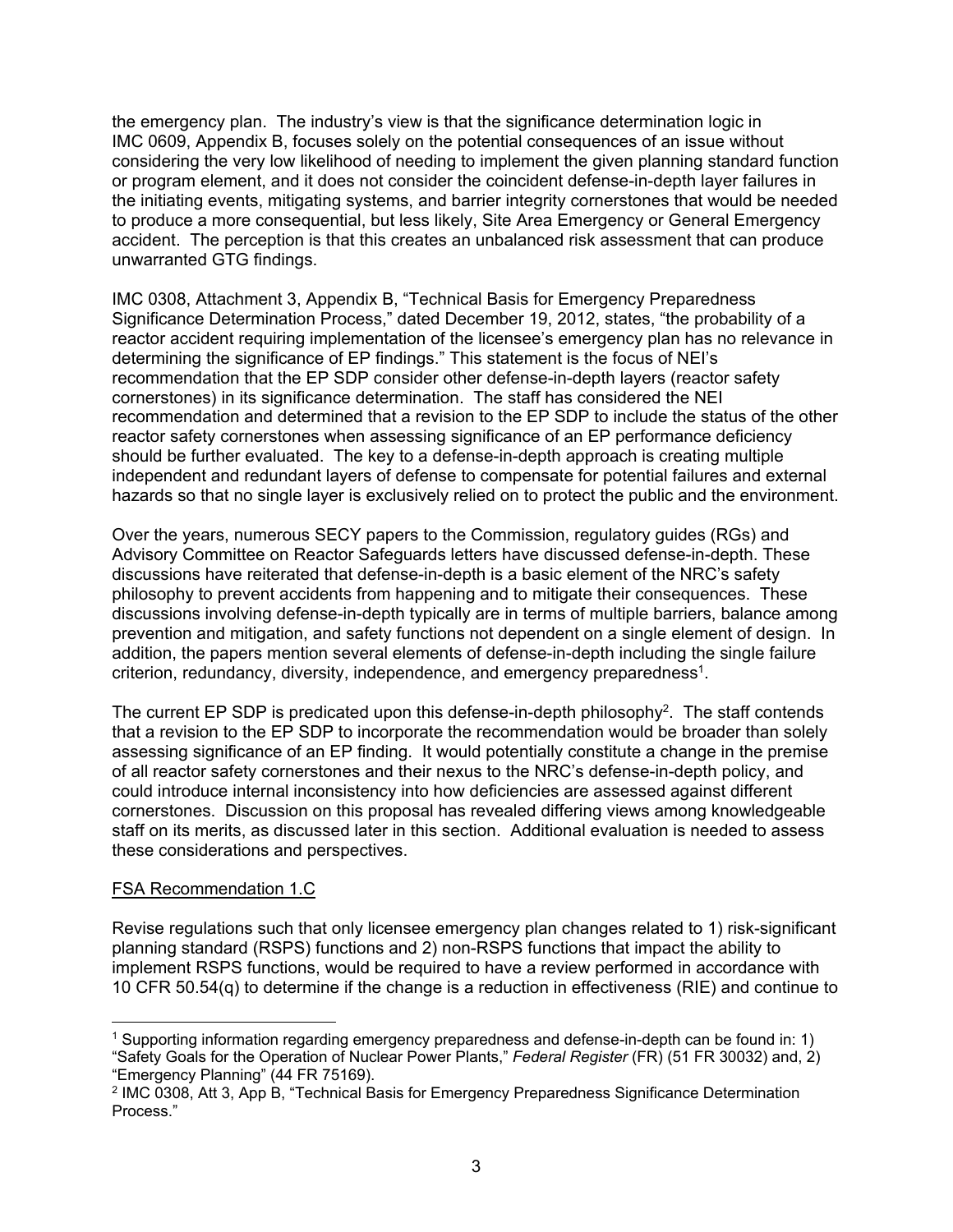meet regulatory requirements. If the change is an RIE or does not meet regulatory requirements, it will be required to be submitted to the NRC for approval prior to implementation. This recommendation aligns with the EP request for Commission approval of FSA Recommendation 1.B in the paper. If the Commission approves FSA Recommendation 1.B, then the staff will provide the Commission the applicable RSPS and non-RSPS functions when seeking approval for this recommendation. A licensee proposed EP plan change related to the remaining non-RSPS functions only needs a determination of whether it continues to meet regulatory requirements. If the change is determined to not meet the regulation, it would need to be submitted to the NRC for approval prior to implementation.

This recommendation has two parts. The first part is to revise EP inspection procedures to focus inspection efforts on Emergency Plan changes associated with the RSPS functions and the non-RSPS functions that have an impact on the ability to implement the RSPS functions. The second part is to explore options for reducing the level of prescriptiveness in the 10 CFR 50.54(q) regulation and/or associated guidance document RG 1.219, "Guidance on Making Changes to Emergency Plans for Nuclear Power Reactors." The staff is currently implementing the first part of this recommendation as it will reduce inspection efforts and provide immediate benefits. The staff will consider the second part of this recommendation after the first part is completed.

# FSA Recommendation 2.A

Remove EP from the formal problem identification and resolution (PI&R) inspection IP 71152 and maintain it within the EP inspection procedure IP 71114.05, "Maintaining Emergency Preparedness." The review of EP PI&R issues by two different inspection procedures and groups is redundant and inefficient. This recommendation will be considered as part of the staffs planned comprehensive review of the PI&R inspection.

# FSA Recommendation 2.B

Eliminate the alert and notification system (ANS) performance indicator (PI). The ANS PI was developed to provide insight into a licensee's ability to maintain EP equipment important to public health and safety by collecting data on siren activation reliability. The staff evaluated this recommendation and concluded that the ANS PI has not resulted in significant insight into EP equipment maintenance. Additionally, offsite response organizations provide annual siren reliability data to the Federal Emergency Management Agency (FEMA) in their Annual Letter of Certification (ALC). Thus, the ANS PI is redundant to the ALC siren data. The inspection program would continue to validate that the testing for siren activation reliability is in accordance with the FEMA approved design report to ensure the efficacy of the ALC siren data. Further, since not all licensees use sirens in totality as their primary means of alerting the public, the ANS PI does not provide a uniform assessment between licensees. In addition, with the increased interest by licensees in migrating to FEMA's integrated public alert and warning system (IPAWS)<sup>3</sup>, the ANS PI for siren reliability may eventually be inapplicable for most or all licensees. This recommendation is complementary to FSA recommendation 2.C. The staff will develop an emergency response facility (ERF) readiness PI to measure licensee performance in the maintenance of EP equipment as part of addressing Recommendation 2.C.

**<sup>.</sup>** <sup>3</sup> FEMA's IPAWS is an internet-based capability that federal, state, local, tribal, and territorial authorities can use to issue critical public alerts and warnings using the Emergency Alert System, Wireless Emergency Alerts, the National Oceanic and Atmospheric Administration Weather Radio, and other public alerting systems from a single interface.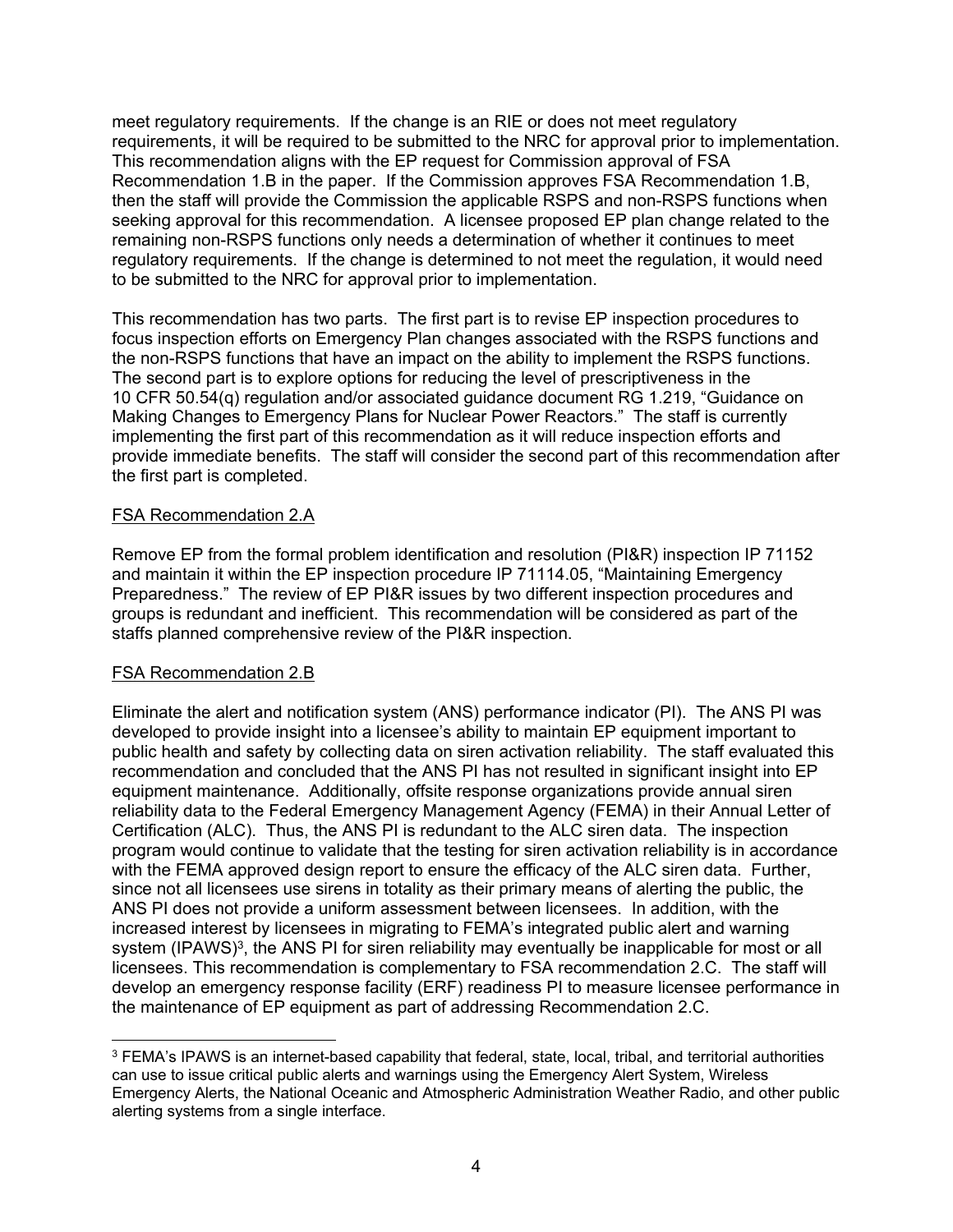The staff plans to seek Commission approval after the proposed new PI is developed and stakeholder input obtained, and before eliminating the ANS PI.

#### FSA Recommendation 2.C

Develop new ROP EP PIs to satisfy the requirements of 10 CFR  $50.54(t)(1)(ii)$  to extend the 12-month review frequency to a 24-month review frequency of a licensee's EP program. NEI's white paper (ADAMS Accession No. ML18114A049) provides the NRC staff additional suggested PIs to allow licensees the option of a 24-month review frequency.

The staff implemented the ROP EP PIs after the rulemaking that provided requirements in 10 CFR 50.54(t)(1)(ii) for what is necessary for a 24-month review frequency (as documented in 64 FR 14814-14818, Final Rule RIN 3150-AF63). The Statements of Consideration provided the following examples of the types of PIs that may justify a 24-month audit frequency:

- ERF availability
- completeness of EP duty roster personnel training
- quality of response to declared plant emergencies
- timeliness of corrective actions
- measures of State and local interface
- percentage of drill objectives that are successfully demonstrated

IMC 0308, Attachment 1, "Technical Basis for Performance Indicators," dated November 8, 2007, states that the "ANS PI was developed out of the recognition that some measure of licensee performance in the maintenance of EP related equipment was appropriate." Instead of using the ANS PI as a measure of licensee performance, the staff will develop the aforementioned ERF readiness PI with the implementation of this recommendation. The ERF readiness PI would, if approved by the Commission, measure the ability of the licensee to maintain emergency facilities and equipment in a state of functional readiness. The staff believes this PI would appropriately address the NEI white paper recommendation while improving efficiency and effectiveness.

If the Commission approves the staff's future submittal of new ROP EP PIs, the staff believes that revising NEI 99-02, "Regulatory Assessment Performance Indicator Guideline," Revision 7, dated August 31, 2013 (ADAMS Accession No. ML13261A116), and associated EP program documents to address the new ROP EP PIs would provide adequate justification to permit licensees to utilize the ROP EP PIs to satisfy the requirements of 10 CFR 50.54(t)(1)(ii) to extend the 12-month review frequency to a 24-month review frequency of a licensee's EP program.

The staff does not foresee the need for a future revision to 10 CFR 50.54(t) to address this recommendation. The staff will conduct public meetings to develop the new ROP EP PIs and will seek Commission approval of these PIs at the appropriate time in accordance with management directive MD 8.13.